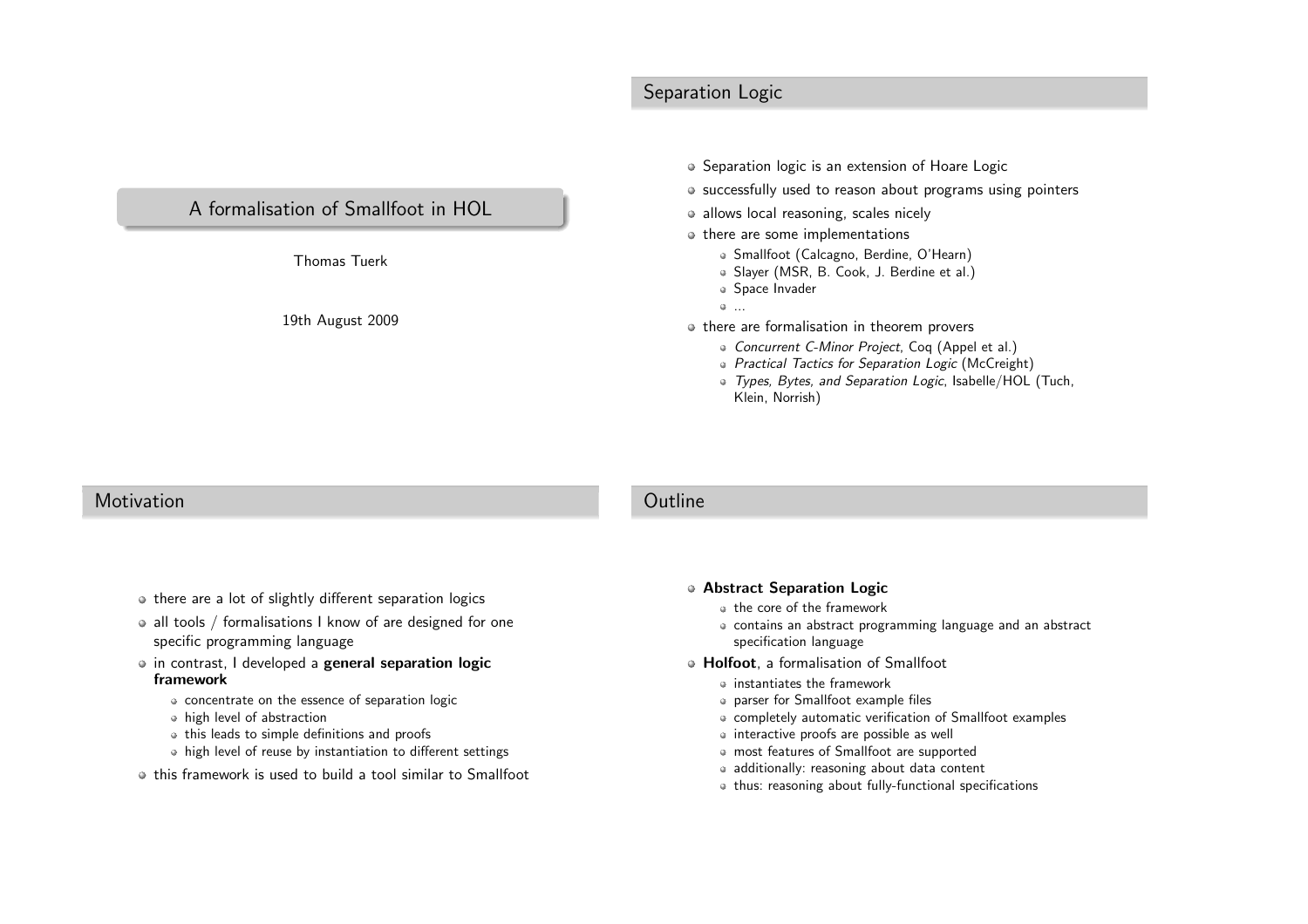# Abstract Separation Logic

## Introduction to Abstract Separation Logic

- abstract separation logic is an abstract version
- introduced by Calcagno, O'Hearn and Yang in Local Action and Abstract Separation Logic
- abstraction helps to concentrate on the essential part
- embedding in <sup>a</sup> theorem prover becomes easier
- can be instantiated to different variants of separation logic
- therefore, it is <sup>a</sup> good basis for <sup>a</sup> separation logic framework

| <b>Separation Logic on Heaps</b>                                                                                              | <b>Abstract Separation Logic</b>                                                                                                     |
|-------------------------------------------------------------------------------------------------------------------------------|--------------------------------------------------------------------------------------------------------------------------------------|
| heaps<br>۰                                                                                                                    | • abstract states                                                                                                                    |
| $\circ$ disjoint union of heaps $\uplus$                                                                                      | • abstract separation<br>combinator o                                                                                                |
| $\bullet$ $h_1$ , $h_2$ have disjoint<br>domains                                                                              | $\bullet$ $s_1 \circ s_2$ is defined                                                                                                 |
| • $h \models P_1 * P_2$ iff<br>$\exists h_1, h_2.$ $(h = h_1 \oplus h_2)$ $\wedge$<br>$h_1 \models P_1 \land h_2 \models P_2$ | $\bullet$ s $\models$ $P_1 * P_2$ iff<br>$\exists s_1, s_2.$ $(s = s_1 \circ s_2) \wedge$<br>$s_1 \models P_1 \land s_2 \models P_2$ |

#### Abstract Specification Logic

#### Hoare Triples and Actions

- a **separation combinator**  $\circ$  is a partially defined function such that:
	- is associative

$$
\forall x \ y \ z. \ (x \circ y) \circ z = x \circ (y \circ z)
$$

▽× y z. (x ∘ y) ∘ z<br>∘ is **commutative** 

$$
\forall x \, y. \, x \circ y = y \circ x
$$

$$
\bullet \circ \text{ is cancellation}
$$

- ∘ is **cancellative**<br>∀x y z. (x ∘ y = x ∘ z) ⇒<br>Se ell class de de si co
- $\forall x$  y z.  $(x \circ y = x \circ z) \Rightarrow y = z$ <br>forall elements there is a **neutral element**  $\forall x. \exists u_x. u_x \circ x = x$
- the usual separation logic operators are defined using  $\circ$
- predicates are sets of states
- consider partial correctness of nondeterministic programs
- elementary construct of programs are local actions
- given a state *s* an **action** can
	- fail, i. e. return <sup>a</sup> special state <sup>⊤</sup>,
	- succeed, i. e. return <sup>a</sup> non-empty set of successor states,
	- diverge, i. e. return <sup>∅</sup>.
- thus, actions are functions from states to  $⊤$  or a set of states
- Hoare Triples are defined as usual:

$$
\{P\} \text{ action } \{Q\} \Longleftrightarrow \forall s. \; s \models P \Rightarrow \text{action}(s) \neq \top \land \\ \forall t \in \text{action}(s). \; t \models Q
$$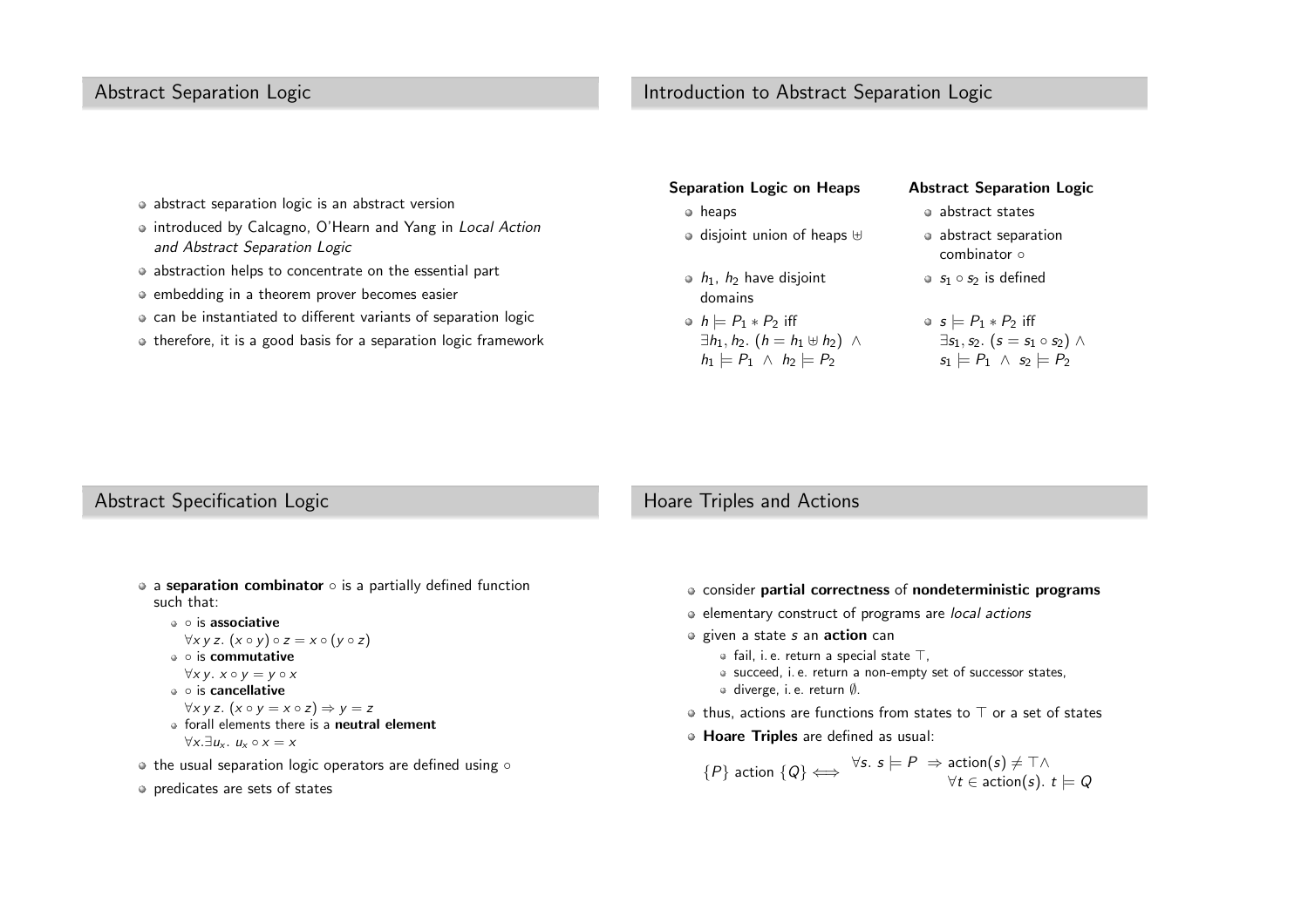## Local Actions / Frame Rule

#### Programs



- frame rule is essential for separation logic
- $\bullet$  it's important for local reasoning
- $\circ$  it does not hold for arbitrary actions
- actions that respect the frame rule are called **local**
- $\bullet$  just local actions will be considered in the following
- programs consist of local actions
- o there are
	- consecutive execution
	- conditional execution
	- loops
	- mutual recursive procedures
	- parallelism
	- semaphores
	- nondeterministic choice
- o inference rules are proved for these programs
- tool support exists

# Smallfoot

#### "Smallfoot is an automatic verification tool which checks separation logic specifications of concurrent programs whichmanipulate dynamically-allocated recursive datastructures."(Smallfoot documentation)

#### developed by

- Cristiano Calcagno
- <sup>o</sup> Josh Berdine
- Peter O'Hearn
- the framework has been instantiated to build <sup>a</sup> HOL-versionof Smallfoot, called **Holfoot**

## Instantiation

#### $\circ$  first step

- add a stack with explicit read/write permissions
- this uses ideas from *Variables as Resource in Hoare Logics* by<br>Parliases, Barret and Calsarms Parkinson, Bornat and Calcagno
- this abstract stack is sufficient for
	- pure expressions
	- assignments
	- local variables
	- call-by-value and call-by-reference arguments

```
\bullet ...
```
- second step
	- add <sup>a</sup> heap similar to the one used by Smallfoot
	- this allows
		- allocation / deallocation
		- heap lookups and assignments
		- predicates for lists, trees

```
...
```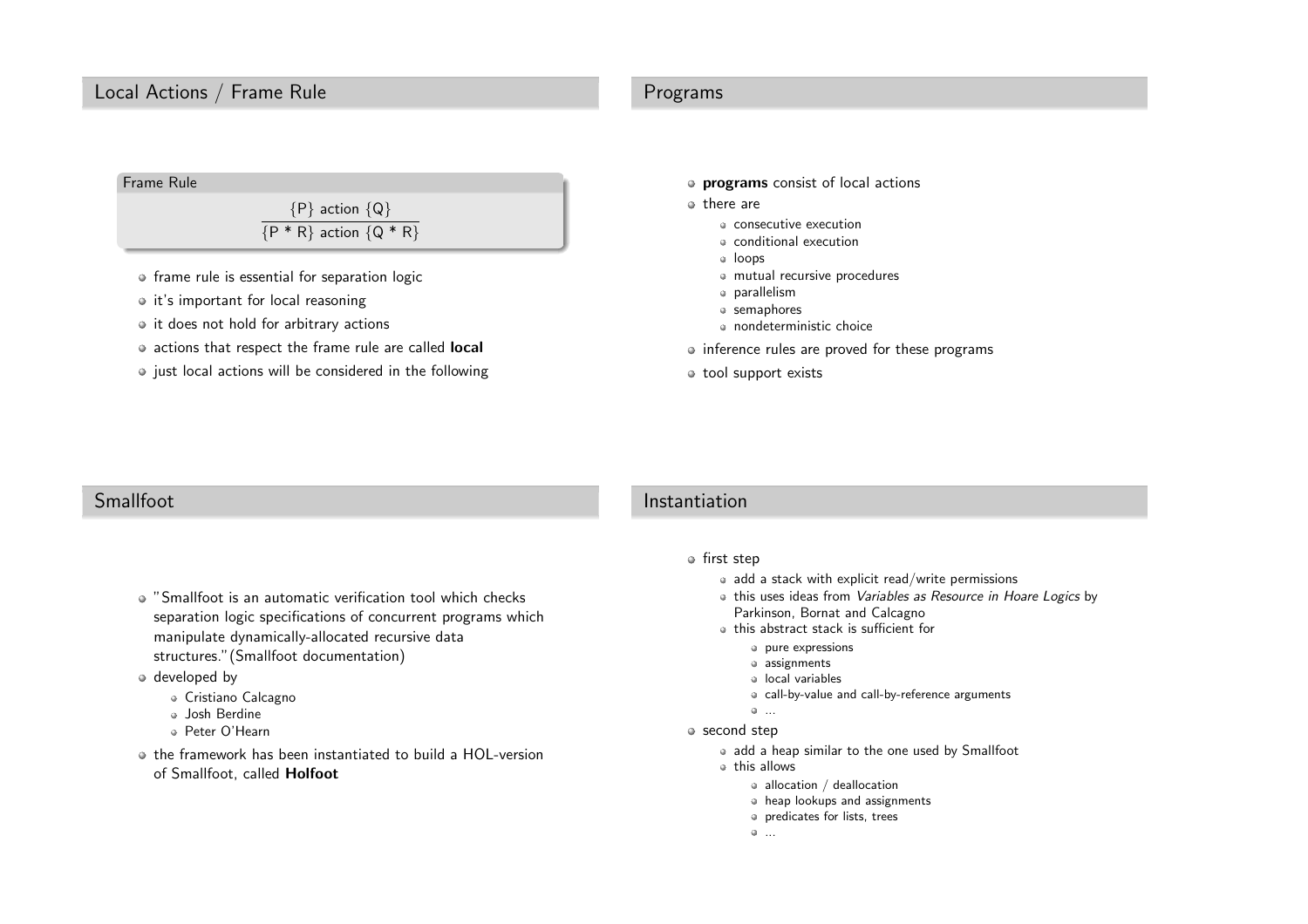#### Examples <sup>I</sup>

#### mergesort.sf

| $split(r;p)$ [list(p)] {<br>local $t1,t2$ ;<br>if $(p == NULL)$ $r = NULL;$<br>else f<br>$t1 = p-\t{t}$ ;                                          | merge(r;p,q)<br>$[iist(p) * list(q)]$ {<br>$\ddots$<br>$\}$ [list(r)]                                                                                                                        |
|----------------------------------------------------------------------------------------------------------------------------------------------------|----------------------------------------------------------------------------------------------------------------------------------------------------------------------------------------------|
| if $(t1 == NULL)$ {<br>$r = NULL;$<br>} else {<br>$t2 = t1 - \frac{1}{1}$<br>split(r;t2);<br>$p - > t1 = t2;$<br>$t1 - \t{t1} = r$ ;<br>$r = t1$ : | mergesort $(r;p)$ [list $(p)$ ] {<br>local q,q1,p1;<br>if $(p == NULL)$ $r = p$ ;<br>else f<br>split(q;p);<br>mergesort(q1;q);<br>mergesort(p1;p);<br>merge(r;p1,q1);<br>ł<br>$\}$ [list(r)] |
| $[iist(p) * list(r)]$                                                                                                                              |                                                                                                                                                                                              |

Holfoot can verify such specifications completely automatically!

# Examples II

- $\circ$  there is a parser for such Smallfoot specification
- Smallfoot comes with <sup>a</sup> collection of examples, most of whichcan be verified completely automatically
	- list reversal
	- list filtering
	- list appending
	- parallel mergesort
	- ...

more examples can be found at

<http://heap-of-problems.org>

in addition to Smallfoot, there is support for data content

#### Examples III

# Examples III

| mergesort.dsf                                                                                                                                                                                                                                        |
|------------------------------------------------------------------------------------------------------------------------------------------------------------------------------------------------------------------------------------------------------|
| $split(r;p)$ [data_list(p,data)] {<br>$\}$ [data_list(p,_pdata) * data_list(r,_rdata) *<br>"PERM (_pdata ++ _rdata) data"]                                                                                                                           |
| merge $(r; p, q)$ [data_list $(p, p$ data) * data_list $(q, q$ data) *<br>"(SORTED $\brace{\cdot \cdot}$ pdata) /\ (SORTED $\brace{\cdot}$ edata)''] {<br>$\}$ [data_list(r,_rdata) * ''(SORTED \$<= _rdata) /\<br>(PERM (pdata ++ qdata) _rdata)''] |
| mergesort $(r;p)$ [data_list $(p, data)$ ] {<br>} $[data_list(r, _rdata) * ' '(SORTED $<= _rdata) / \ (PERM data _rdata)'']$                                                                                                                         |

#### mergesort.dsf

 $split(r;p)$  [data\_list(p,data)] { ... } [exists <sup>p</sup>data, rdata. data\_list(p,pdata) \* data\_list(r,rdata) \* ''PERM (pdata ++ rdata) data''] merge(r;p,q) [data\_list(p,pdata) \* data\_list(q,qdata) \*

''(NUM\_SORTED <sup>p</sup>data) /\ (NUM\_SORTED <sup>q</sup>data)''] { ... } [exists rdata. data\_list(r,rdata) \* ''(NUM\_SORTED rdata) /\ (PERM (pdata ++ <sup>q</sup>data) rdata)'']

```
mergesort(r;p) [data_list(p,data)] { ...
} [exists rdata. data_list(r,rdata) *
   ''(NUM_SORTED rdata) /\ (PERM data rdata)'']
```